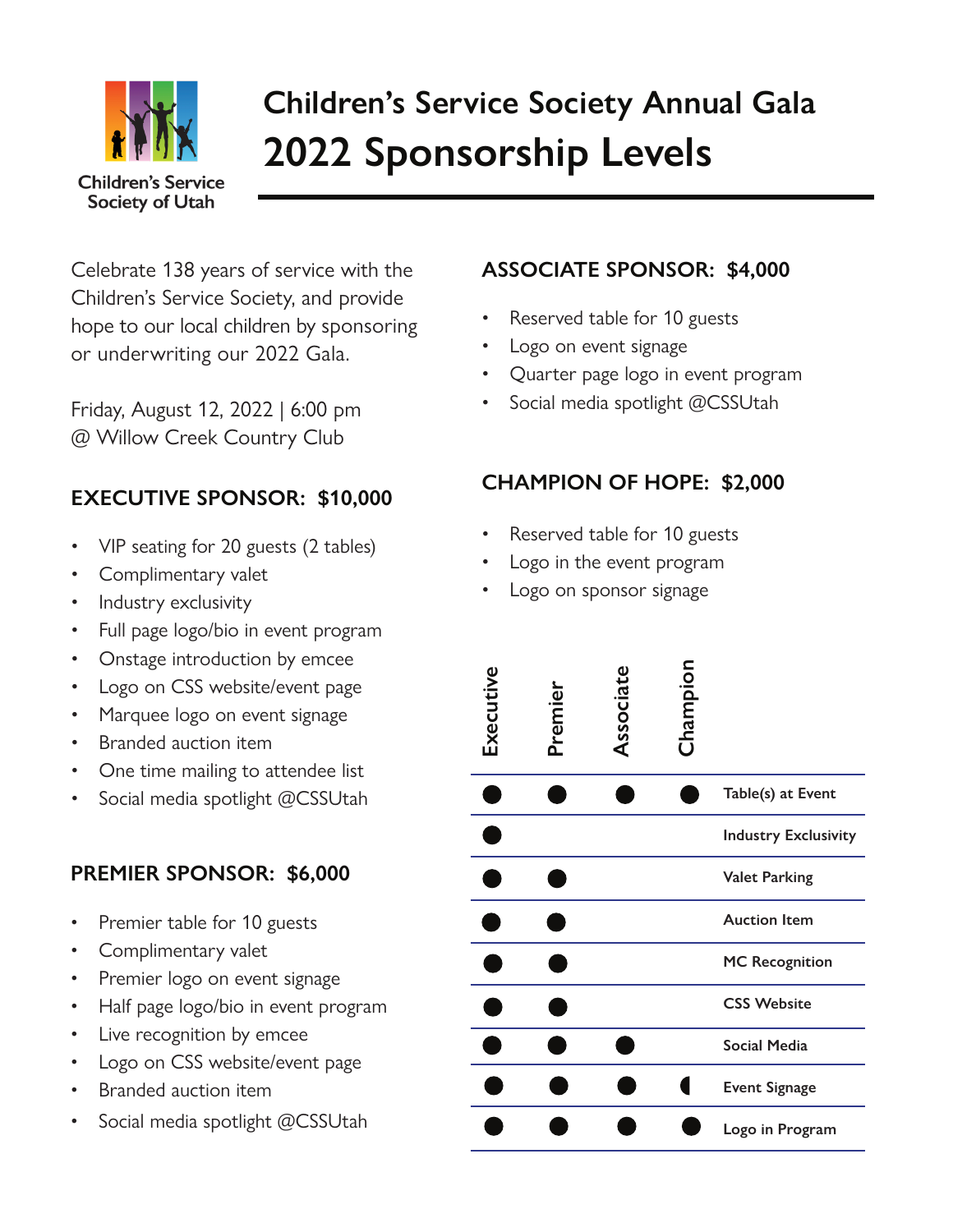

 OUR STORY: Organized in 1884, the Children's Service Society of Utah is the state's oldest non-denominational agency focused on child welfare. The mission of CSS is to empower families and caregivers through services supporting the safety and well-being of children. The Adoption program helps children who need forever homes and provides ethical options counseling to the families involved. Our newest program, Building Blocks provides child care to low-income families to support early childhood<br>Children's Service development Care About Childcare provides child care referrals for families while Inildren's Service alevelopment. Care About Childcare provides child care referrals for families, while<br>Society of Utahat and training licensed providers. Grandfamilies supports grandparents and other extend training licensed providers. Grandfamilies supports grandparents and other extended family members who step in to raise relative children. Home Visitation mentors and

enhances parenting skills and healthy development for at risk families with children from prenatal to five years old. Our services are provided to the community at no cost, and rely on the generosity of our donors like you to support local families.

OUR OBJECTIVE: CSS strives to ensure every child has a safe, loving home. By providing stability for Utah's youth and allowing children to develop in a nurturing environment, we strengthen family relationships and prevent child abuse and neglect. Our fundraising initiatives raise the support and awareness needed to impact our local communities. Our annual gala gives perspective into the lives of those served, while highlighting the tremendous stewardship our volunteers, advocates, donors, and peers display throughout the year.

OUR REQUEST: Please stand beside us as we provide the hope and stability our fellow Utahns deserve. The support of local businesses and community organizations is vital in continuing our work to empower local families. Together, we're able to show Utah's children they matter, and their future matters. By sponsoring or underwriting our 2022 gala, you help CSS continue our mission!

OUR GOAL: To raise \$75,000 through our annual gala. Your charitable contributions will directly impact local children and their families through services provided by the Children's Service Society of Utah. By funding our programs, you provide love and support for Utah's children even before they're born. But we know the work doesn't stop there and vow to continue serving our community until every child is safe.

Alongside Utah's youth and their families, we thank you for your consideration in sponsorin our gala. For more information, please visit our website at www.cssutah.org or always feel free to reach out directly by email, or phone.

Our deepest gratitude,

Encarni Gallardo, Executive Director

P | (801)-326-4366 E | encarni@cssutah.org